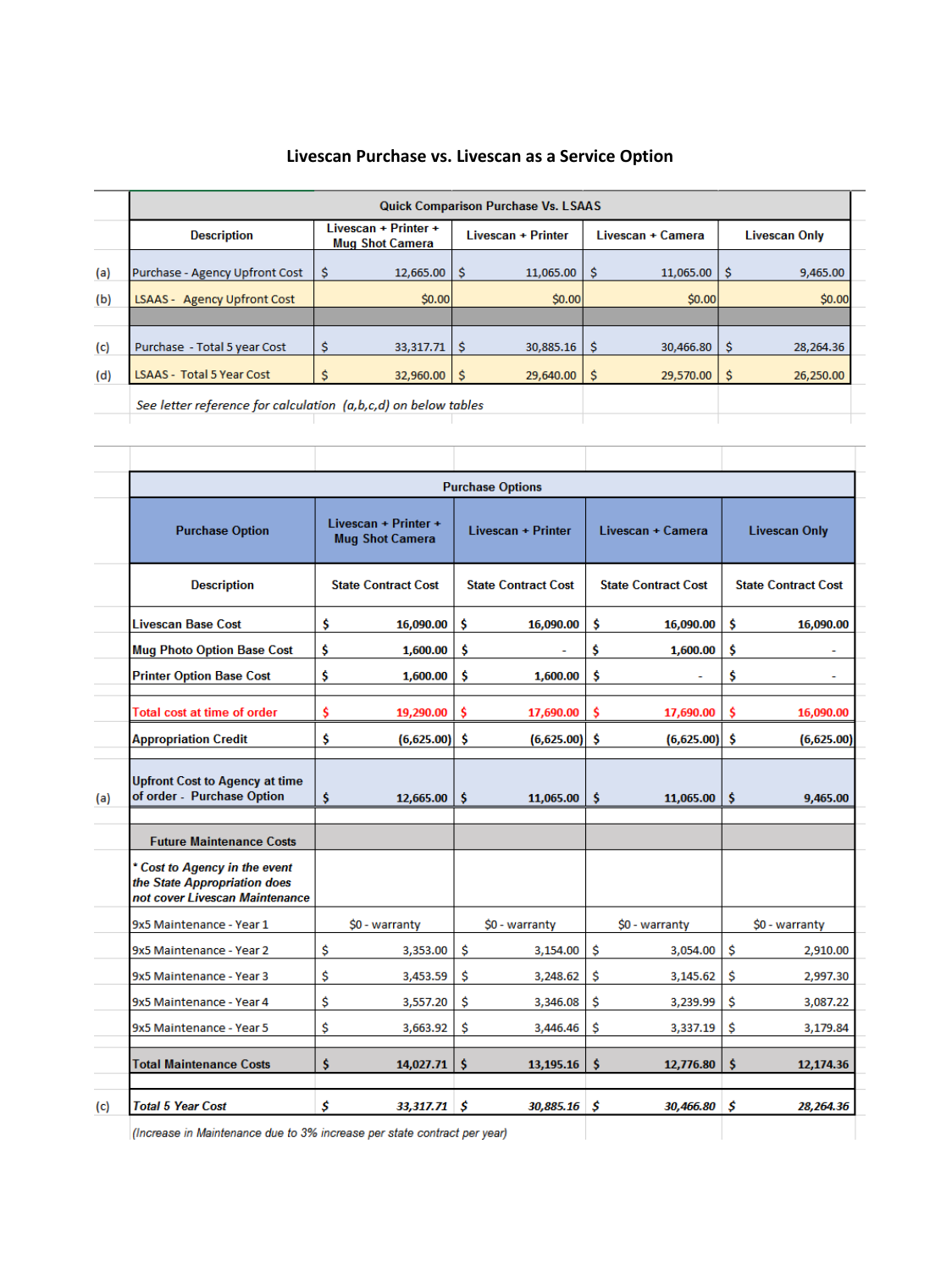|     | <b>Livescan As a Service Subscription Options</b>                                               |    |                                          |    |                                |     |                                |     |                                 |
|-----|-------------------------------------------------------------------------------------------------|----|------------------------------------------|----|--------------------------------|-----|--------------------------------|-----|---------------------------------|
|     | Subscription Option for 8 x 5<br><b>Contract</b>                                                |    | Live Scan + Printer<br>+ Mug Shot Camera |    | Livescan + Printer             |     | Livescan + Mug Photo           |     | <b>Livescan Only</b>            |
|     | Livescan Base Cost                                                                              | \$ | 5,250.00                                 | \$ | 5,250.00                       | \$. | 5,250.00                       | \$. | 5,250.00                        |
|     | Mug Shot Camera Cost                                                                            | Ś  | 664.00                                   | Ś  |                                | Ś   | 664.00                         | Ŝ   |                                 |
|     | <b>Livescan Printer Cost</b>                                                                    | \$ | 678.00                                   | Ŝ  | 678.00                         | \$  | ä,                             | \$  | ۰                               |
|     | <b>Total Yearly Subscription / Cost</b><br>at time of Order                                     | \$ | 6,592.00                                 | Ŝ  | 5,928.00                       | Ŝ   | 5,914.00                       | Ŝ   | 5,250.00                        |
|     | <b>Less State Appropriation</b>                                                                 | Ś  | $(6,625.00)$ \$                          |    | (6,625.00)                     | -Ś  | (6,625.00)                     | Ŝ   | (6,625.00)                      |
| (b) | <b>Upfront Cost to Agency at time</b><br>of Order                                               |    | \$0.00                                   |    | \$0.00                         |     | \$0.00                         |     | \$0.00                          |
|     | <b>Future Subscription Costs</b>                                                                |    |                                          |    |                                |     |                                |     |                                 |
|     | * Cost to Agency in the event<br>the State Appropriation does<br>not cover Livescan Maintenance |    |                                          |    |                                |     |                                |     |                                 |
|     | Year One Subscription Cost                                                                      |    | \$0 - paid by<br>appropriation           |    | \$0 - paid by<br>appropriation |     | \$0 - paid by<br>appropriation |     | $$0 - paid by$<br>appropriation |
|     | <b>Year Two Subscription Cost</b>                                                               | \$ | 6,592.00                                 | \$ | 5,928.00                       | \$  | 5,914.00                       | \$  | 5,250.00                        |
|     | Year Three Subscription Cost                                                                    | \$ | 6,592.00                                 | \$ | 5,928.00                       | \$  | 5,914.00                       | \$  | 5,250.00                        |
|     | <b>Year Four Subscription Cost</b>                                                              | \$ | 6,592.00                                 | \$ | 5,928.00                       | Ŝ   | 5,914.00                       | \$. | 5,250.00                        |
|     | <b>Year Five Subscription Cost</b>                                                              | Ś  | 6,592.00                                 | Ś  | 5,928.00                       | Ś   | 5,914.00                       | Ŝ   | 5,250.00                        |
|     | <b>Total Future Subscription Costs</b>                                                          | Ś  | 26,368.00                                | Ŝ. | 23,712.00                      | Ŝ   | 23,656.00                      | Ŝ   | 21,000.00                       |
| (d) | <b>Total 5 Year Cost</b>                                                                        | \$ | 32,960.00                                | Ŝ  | 29,640.00                      | Ŝ   | 29,570.00                      | Ŝ   | 26,250.00                       |
|     |                                                                                                 |    |                                          |    |                                |     |                                |     |                                 |

## Details of the **Purchase option** include:

• The comparison above is for a five-year period. However, purchased devices can be in service for shorter or longer periods of time, depending on durability issues, environment, end-of-life (EOL) software/operation systems, maintaining an active maintenance contract, etc.

• The above table provides for the first five years maintenance. To project for future years, maintenance may be calculated by adding 3% to the previous year's maintenance cost, continuing annually thereafter. For example, if the maintenance cost for the fifth year is \$3,663.91, then the estimated maintenance cost would be \$3,773.83 for the sixth year.

• Purchased devices do **not** qualify for an automatic upgrade to a newer device if a newer device/software platform is introduced during the time of ownership, even if maintenance costs are paid.

• Any additional connection or interface fees are not included in these prices --if needed these are additional charges.